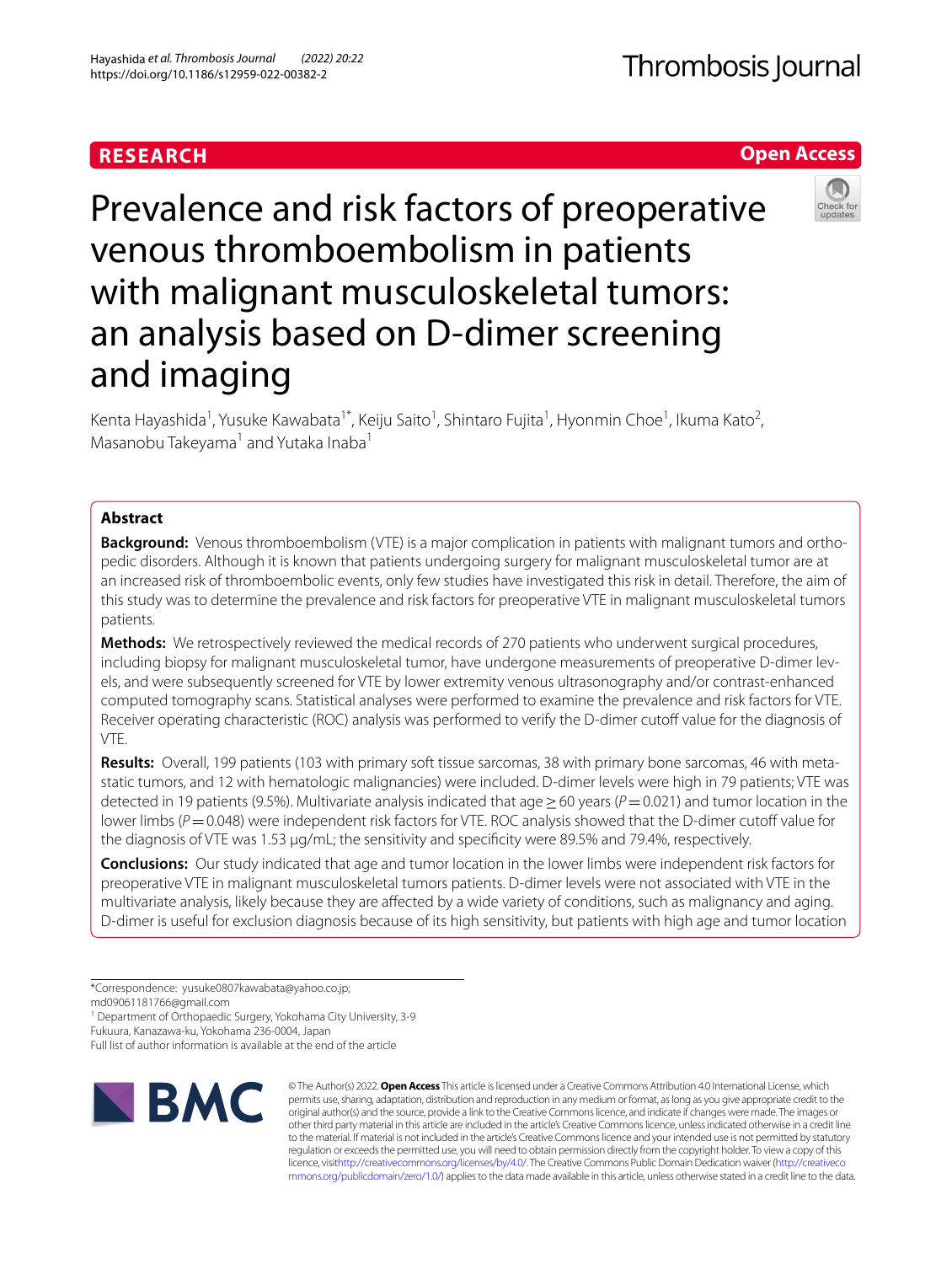in the lower limbs are a high-risk group and should be considered for imaging evaluation such as ultrasonography regardless of D-dimer levels.

**Trial registration:** Our study was approved by the institutional review board. The registration number is [B200600056.](https://yokohama-cu.bvits.com/rinri/publish.aspx) The registration date was July 13, 2020.

**Keywords:** Preoperative venous thromboembolism, VTE, Deep vein thrombosis, DVT, Malignant musculoskeletal tumor, Malignant musculoskeletal tumor, D-dimer

## **Background**

Venous thromboembolism (VTE), including deep vein thrombosis (DVT) and pulmonary embolism (PE), is a major complication in orthopedic surgery. VTE is also known to be associated with malignancy, which increases the risk of VTE by 2- to sevenfold  $[1-3]$  $[1-3]$ . Several mechanisms may be involved in the promotion of thromboembolic events in cancer patients [\[4](#page-6-2)]. Because the risk of VTE is reported to be particularly high during the frst few months after the diagnosis of malignancy [[3\]](#page-6-1), it is important to assess afected patients regarding this condition before initiating treatment.

D-dimer, the breakdown product of stabilized fbrin, is frequently used to screen for VTE as there is wellestablished evidence that levels below 0.5 µg/mL have an exceedingly high negative predictive value for the exclusion of PE [[5–](#page-6-3)[7\]](#page-6-4). Although lower extremity venography is the mainstay for the diagnosis of DVT, it has recently been replaced by lower extremity venous ultrasonography and contrast-enhanced computed tomography (CT)  $[8-10]$  $[8-10]$ . The combination of clinical symptoms, D-dimer concentrations, and contrast-enhanced CT has made it possible to diagnose 97.9% of VTE cases [\[11,](#page-6-7) [12](#page-6-8)].

The prevalence of perioperative VTE in malignant musculoskeletal tumors patients ranges from 2.7% to 22% [[13](#page-6-9)[–21](#page-6-10)]. A myriad of factors, such as age, size and location of the tumor, chemotherapy, Ewing sarcoma family of tumors, metastases, pathological fracture, and type of surgery, have been suggested to be related to the occurrence of VTE [\[13](#page-6-9)[–17,](#page-6-11) [20](#page-6-12)–[23\]](#page-6-13). However, most previous studies analyzed postoperative, rather than preoperative, patients who underwent orthopedic surgery [[13](#page-6-9), [15–](#page-6-14)[18,](#page-6-15) [22](#page-6-16)]. In addition, routine screening for VTE was not considered; therefore, the reported rate of VTE represented only those that were clinically symptomatic [[15](#page-6-14), [17](#page-6-11)].

Because such limitations may cause an underestimation of the prevalence of VTE, only limited evidence is available for understanding preoperative VTE and associated risks for malignant musculoskeletal tumors patients. Therefore, we investigated the prevalence and risk factors for VTE in these patients and hypothesized that a combination of measuring D-dimer levels and imaging-based examination may be the best screening strategy for VTE.

## **Methods**

After obtaining approval from our institutional review board, we retrospectively reviewed the medical records of patients treated at our institution between January

<span id="page-1-0"></span>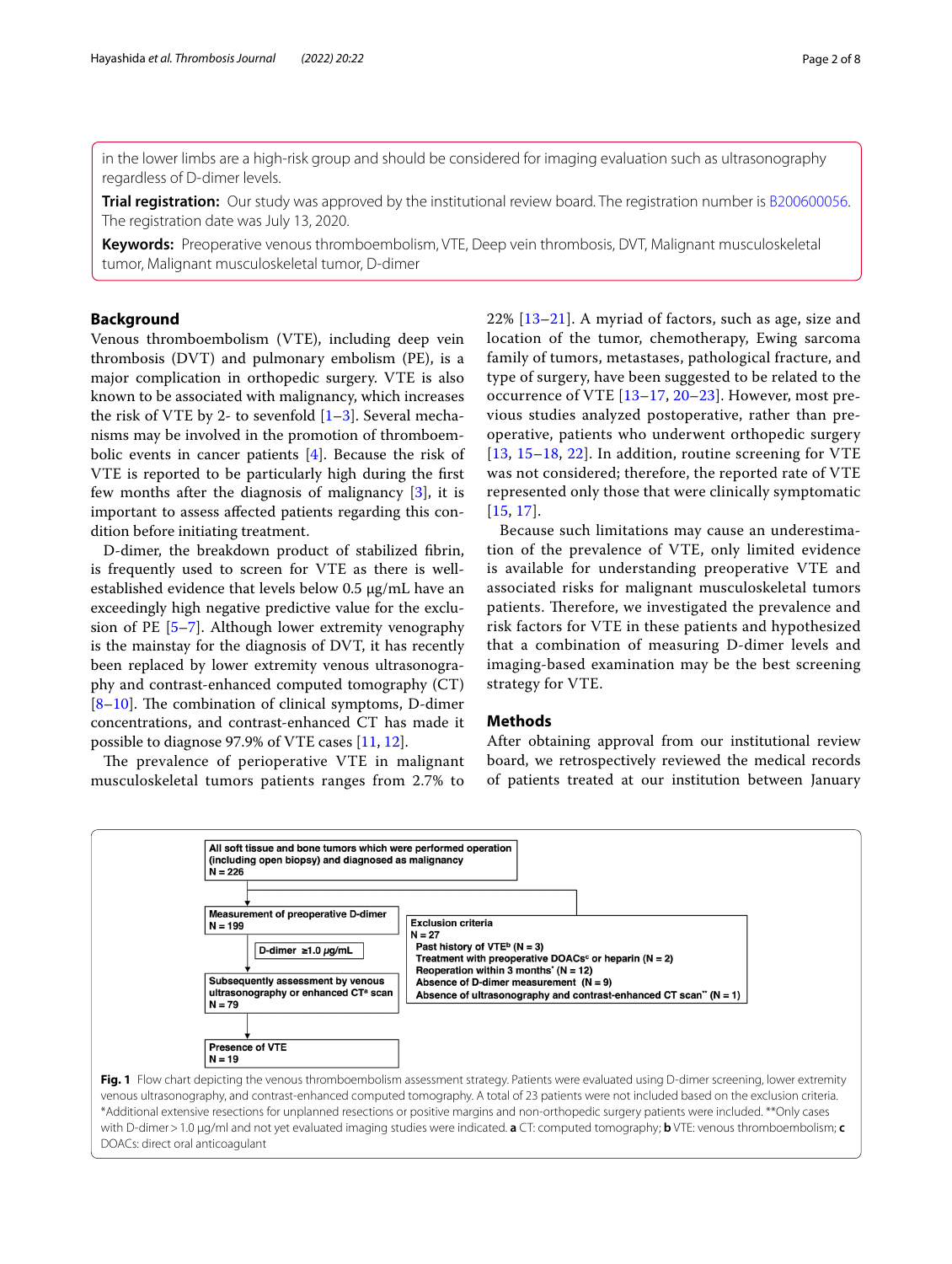2014 and June 2020. Out of 270 malignant musculoskeletal tumors patients who underwent orthopedic surgical procedures, including open biopsy, and were assessed for preoperative VTE according to a flowchart developed by our institution, a total of 199 patients were included (Fig. [1\)](#page-1-0). VTE was screened by measuring preoperative D-dimer levels and subsequently performing lower extremity venous ultrasonography and/or contrastenhanced CT. D-dimer levels were measured by LPIA D-dimer (Mitsubishi Chemical Medience, Tokyo, Japan); owing to the sensitivity of this assay, levels  $< 0.50 \mu g/mL$ were considered 0.50 μg/mL. Ultrasonography and CT scans were performed if the D-dimer level was  $\geq 1.0 \text{ µg}/$ mL. In this study, DVT in the lower extremities that involved the popliteal vein or those above was defned as the proximal type; DVT involving the area below the popliteal vein was defned as the distal type.

The clinical profiles of patients with VTE were retrospectively assessed. The anatomical location of the tumor was defned as the lower limb, including the pelvis, hip, thigh, knee, lower leg, ankle, and foot. Tumor location was also assessed based on the depth of the tumor. A soft tissue tumor located on the surface of the fascia was defned as superfcial. Soft tissue tumors deeper than the fascia and bone tumors were defned as deep.

The Mann–Whitney test was used for continuous variables, and the chi-squared test or Fisher's exact test were used for categorical variables. Logistic regression analysis was used for the multivariate analysis. Receiver operating characteristic (ROC) analysis was performed to verify the cutoff value of D-dimer for the diagnosis of VTE. Statistical signifcance was set at *P*<0.05. All statistical analyses were performed using R (R Foundation for Statistical Computing, Vienna, Austria).

## **Results**

We excluded patients if they met any of the following criteria: benign condition; history of VTE; treatment with direct oral anticoagulants or heparin before the assessment of VTE; reoperation within 3 months; absence of preoperative D-dimer measurements; and absence of lower extremity venous ultrasonography or contrast-enhanced CT examinations in cases with D-dimer>1.0 μg/ml. Baseline information was sum-marized in Table [1.](#page-3-0) The patients comprised 113 men and 86 women, with a mean age of 60.9 years (range, 14–91 years). The tumor location was the lower limb in 133 patients. The D-dimer concentration was  $\geq$  1.0  $\mu$ g/ mL in 79 (39.7%) patients. The overall prevalence of preoperative VTE detected by ultrasonography and contrast-enhanced CT scans was 9.5% (19 patients). VTE was detected in 8.7% and 7.9% of patients with soft tissue and bone sarcomas, respectively. The prevalence of VTE in patients with metastases was 10.9%. The tumors comprised 103 primary soft tissue sarcomas, 38 primary bone sarcomas, 46 metastatic tumors, and 12 hematologic malignancies. The pathological diagnoses of the patients are summarized in Table [2](#page-4-0). Proximal VTE and PE were detected in 3 (2.5%) and 2 (1.7%) patients, respectively. Most patients had asymptomatic VTE, but 3/19 patients  $(15.8%)$  had local edema or pain. The clinical profiles of the patients with VTE are summarized in Table [3](#page-5-0). The patients comprised 10 men and 9 women with a mean age of 59.7 years (range,  $19-91$  years). The tumor was located in the lower limbs in 17 patients, accounting for 89.5% of the patients with VTE. The mean D-dimer level was 2.64 µg/mL (range, 1.05–11.72 µg/mL). Among the patients with VTE, 9 had soft tissue sarcomas and 3 had bone sarcomas. The cases of soft tissue sarcoma included 4 cases of myxofbrosarcomas, 3 undiferentiated pleomorphic sarcomas (UPSs), and 2 leiomyosarcomas. The tumor was located on the surface of the fascia in 4 patients and deeper than the fascia in 5 patients. The cases of bone sarcoma included 2 UPSs of the bone and 1 osteosarcoma. Seven patients had bone metastases and hematologic malignancies. ROC analysis showed that the cutoff value of D-dimer for the diagnosis of VTE was 1.53 µg/mL using by Youden's index; the area under the curve was 0.857 (95% CI, 0.804—0.911), and the sensitivity and specifcity were 90.0% and 79.6%, respectively.

The risk factors for VTE were analyzed using univariate analysis; we found that age  $\geq 60$  years (*P*=0.011), tumor location in the lower limbs ( $P=0.038$ ), and D-dimer levels (*P*<0.001) were associated with the prevalence of VTE (Table [1](#page-3-0)). In contrast, sex, body mass index, size, origin, performance status, pathological fracture, and hematologic status, including hemoglobin, white blood cell, platelet, and C-reactive protein levels, were not identifed as signifcant risk factors. Multivariate analysis indicated that age  $\geq 60$  years (*P*=0.021), and tumor location in the lower limbs (*P*=0.048) were independent risk factors for VTE. The D-dimer level was not significant in the multivariate analysis  $(P=0.51)$ .

#### **Discussion**

We investigated the prevalence of preoperative VTE in malignant musculoskeletal tumors patients. The most important fnding in this study was that more afected patients could potentially have VTE than that reported by previous studies. In this study, VTE was detected in 19 of the 199 included patients (9.5%); the prevalence was therefore higher than the rate of perioperative VTE reported in previous studies [\[13](#page-6-9)[–18](#page-6-15)]. Several conditions in our study that difered from those in previous studies may have infuenced the results. First, routine screening for VTE was performed. We performed DVT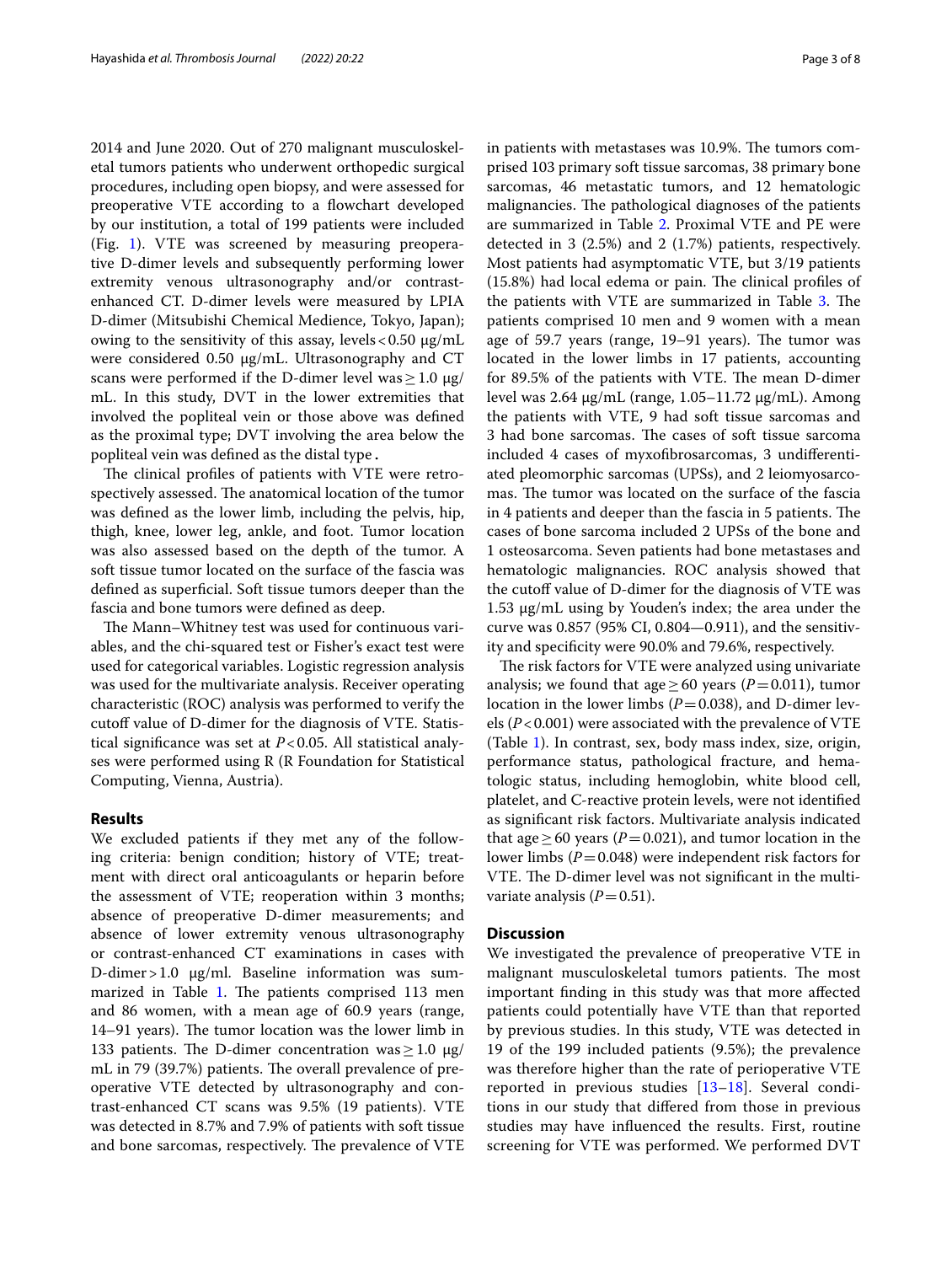| Variable                         |                                          | Number of patients Univariate analysis |                |                |                        |                       | <b>Multivariate analysis</b> |                        |                   |
|----------------------------------|------------------------------------------|----------------------------------------|----------------|----------------|------------------------|-----------------------|------------------------------|------------------------|-------------------|
|                                  |                                          | $VTE$ (-)                              | VTE $(+)$      | Odds ratio 95% | confidence<br>interval | <i>p</i> -value       | Odds ratio 95%               | confidence<br>interval | p-value           |
| Number of patients ( $n = 199$ ) |                                          | 180                                    | 19 (9.5%)      |                |                        |                       |                              |                        |                   |
| Diagnosis                        | Soft tissue sarcoma                      | 94                                     | 9(8.7%)        |                |                        |                       |                              |                        |                   |
|                                  | Bone sarcoma                             | 35                                     | $3(7.9\%)$     |                |                        |                       |                              |                        |                   |
|                                  | Metastasis                               | 41                                     | 5 (10.9%)      |                |                        |                       |                              |                        |                   |
|                                  | Hematologic malig-<br>nancy              | 10                                     | 2 (16.7%)      |                |                        |                       |                              |                        |                   |
| Sex                              | Male                                     | 103                                    | 10             |                |                        |                       |                              |                        |                   |
|                                  | Female                                   | 77                                     | 9              | 0.81           | $0.28 - 2.31$          | 0.85 <sup>a</sup>     |                              |                        |                   |
| Age (years)                      |                                          | $59.7 \pm 1.4$                         | $70.8 \pm 3.7$ |                |                        |                       |                              |                        |                   |
|                                  | <60                                      | 74                                     | $\overline{2}$ |                |                        |                       |                              |                        |                   |
|                                  | $\geq 60$                                | 106                                    | 17             | 5.89           | $1.33 - 54.1$          | 0.011 <sup>a</sup>    | 5.80                         | $1.32 - 26.5$          | 0.021c            |
| BMI (cm/kg)                      |                                          | 22.46                                  | 21.39          |                |                        | $0.24^{b}$            |                              |                        |                   |
| Size (mm)                        |                                          | 80.4                                   | 65.8           |                |                        | 0.79 <sup>b</sup>     |                              |                        |                   |
| Location                         | Lower limb                               | 116                                    | 17             |                |                        |                       |                              |                        |                   |
|                                  | Other                                    | 64                                     | 2              | 4.66           | $1.05 - 42.9$          | 0.038 <sup>a</sup>    | 4.56                         | $1.01 - 20.4$          | 0.048c            |
| Origin                           | Bone                                     | 80                                     | 10             |                |                        |                       |                              |                        |                   |
|                                  | Soft                                     | 100                                    | 9              | 0.72           | $0.25 - 2.08$          | 0.63 <sup>a</sup>     |                              |                        |                   |
|                                  | Subcutaneous ~ fascia                    | 36                                     | 4              |                |                        |                       |                              |                        |                   |
|                                  | Fascia ~ bone                            | 144                                    | 15             | 1.14           | $0.26 - 3.90$          | 0.77 <sup>a</sup>     |                              |                        |                   |
| D-dimer                          |                                          | 0.65                                   | 2.64           |                |                        | $>0.001^{\rm b}$ 1.01 |                              | $0.96 - 1.08$          | 0.51 <sup>c</sup> |
| Performance Status               | $0 - 2$                                  | 154                                    | 16             |                |                        |                       |                              |                        |                   |
|                                  | $3 - 4$                                  | 26                                     | 3              | 1.11           | $0.19 - 4.29$          | 0.74 <sup>a</sup>     |                              |                        |                   |
| Pathological fracture            |                                          | 23                                     | 3              | 1.28           | $0.22 - 4.99$          | 0.71 <sup>a</sup>     |                              |                        |                   |
| Hematologic status               | Hemoglobin (g/dL)                        | 12.9                                   | 13             |                |                        | 0.88 <sup>b</sup>     |                              |                        |                   |
|                                  | White blood cell (/µL)                   | 7010                                   | 6080           |                |                        | $0.38^{b}$            |                              |                        |                   |
|                                  | Platelet ( $\times$ 10 <sup>4</sup> /µL) | 28                                     | 26.2           |                |                        | 0.99 <sup>b</sup>     |                              |                        |                   |
|                                  | C related protein (mg/L)                 | 1.78                                   | 0.56           |                |                        | 0.80 <sup>b</sup>     |                              |                        |                   |

## <span id="page-3-0"></span>**Table 1** Demographic and clinical variables for patients

<sup>a</sup> Fisher's exact test

<sup>b</sup> Mann-Whitney U test

<sup>c</sup> Logistic regression analysis

assessment in combination with routine D-dimer measurement, lower extremity ultrasonography, and contrastenhanced CT scans. This screening strategy allowed for the diagnosis of patients with asymptomatic VTE. Symptomatic VTE in this study was  $3/199$  patients  $(1.5\%)$ . The necessity of anticoagulation therapy for these patients is controversial; however, Galanaud et al. reported that patients with cancer-related isolated distal DVT had a prognosis similar to that of patients with cancer-related isolated proximal DVT and a dramatically poorer prognosis than those with isolated distal DVT without cancer [\[24](#page-6-17)]. In addition, Gary et al. reported Asymptomatic deep vein thrombosis and superficial vein thrombosis in ambulatory cancer patients are associated with poor survival despite anticoagulation therapy [\[25](#page-7-0)]. In osteoarthritis, previous report suggested that performing MDCT before and after total knee arthroplasty may be useful to clarify the incidence of VTE and to develop appropriate strategies for treatment and prevention [\[26](#page-7-1)]. Therefore, for the management of preoperative malignant musculoskeletal tumors patients, it is crucial to recognize that more patients have asymptomatic VTE than previously thought. Second, our study included patients with metastases and hematologic malignancies. The rate of DVT in surgical oncology patients receiving no prophylaxis was reported to be  $35.2\%$  [[27\]](#page-7-2). The cancer type afects the prevalence of VTE in adolescent and young adult patients; therefore, oncology patients, except for those with sarcomas, may have a diferent total prevalence of VTE.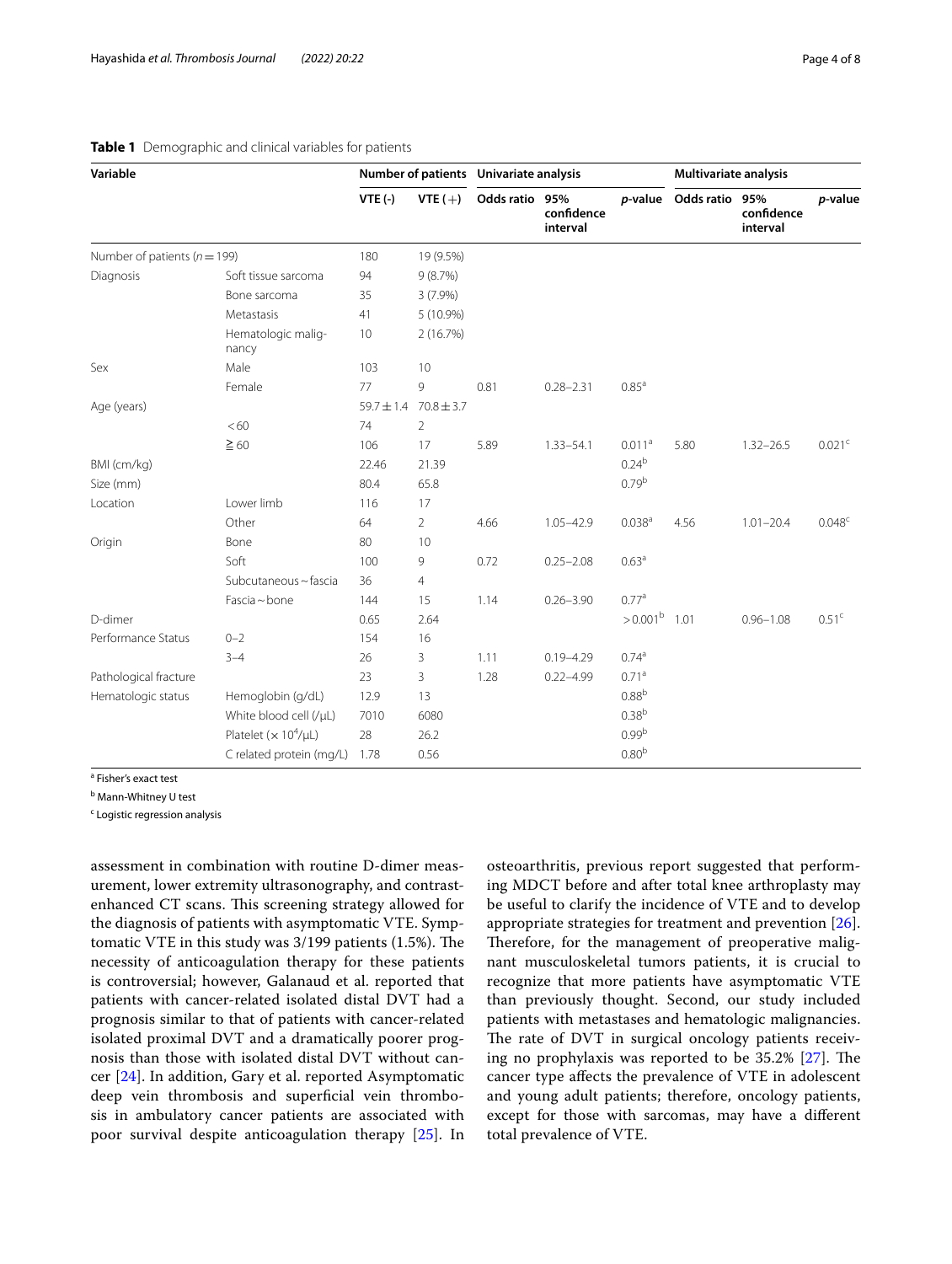### <span id="page-4-0"></span>**Table 2** Diagnosis of all patients in this study

| <b>Tumor origin</b>    |             | Pathological diagnosis             | <b>Number</b><br>of<br>patients |
|------------------------|-------------|------------------------------------|---------------------------------|
| Primary                | Bone        | Chondrosarcoma                     | 15                              |
|                        |             | Osteosarcoma                       | 13                              |
|                        |             | UPS                                | 5                               |
|                        |             | Ewing sarcoma                      | $\overline{2}$                  |
|                        |             | Chordoma                           | $\overline{2}$                  |
|                        |             | Malignant giant cell tumor of bone | $\mathbf{1}$                    |
|                        |             | Subtotal                           | 38                              |
|                        | Soft tissue | Myxofibrosarcoma                   | 27                              |
|                        |             | UPS                                | 24                              |
|                        |             | Myxoid liposarcoma                 | 10                              |
|                        |             | <b>MPNST</b>                       | 8                               |
|                        |             | Synovial sarcoma                   | 7                               |
|                        |             | Dedifferentiated liposarcoma       | 6                               |
|                        |             | Leiomyosarcoma                     | $\overline{7}$                  |
|                        |             | Extraskeltal myxoid chondrosarcoma | 5                               |
|                        |             | Dermatofibrosarcoma protuberans    | 3                               |
|                        |             | Pleomorphic liposarcoma            | $\overline{2}$                  |
|                        |             | Rhabdomyosarcoma                   | $\overline{2}$                  |
|                        |             | Others                             | $\overline{2}$                  |
|                        |             | Subtotal                           | 103                             |
| Metastasis             |             | Renal cell cancer                  | 16                              |
|                        |             | Lung cancer                        | 11                              |
|                        |             | Prostatic cancer                   | 5                               |
|                        |             | Breast cancer                      | $\mathbf{3}$                    |
|                        |             | Esophageal cancer                  | $\overline{2}$                  |
|                        |             | Colorectal cancer                  | $\overline{2}$                  |
|                        |             | Bladder cancer                     | $\overline{2}$                  |
|                        |             | Thyroid cancer                     | 1                               |
|                        |             | Gastric cancer                     |                                 |
|                        |             | Liver cancer                       | $\mathbf{1}$                    |
|                        |             | Pancreatic cancer                  | 1                               |
|                        |             | Uterine cancer                     | $\mathbf{1}$                    |
|                        |             | Subtotal                           | 46                              |
| Hematologic malignancy |             | Lymphoma                           | 9                               |
|                        |             | Multiple myeloma                   | 3                               |
|                        |             | Subtotal                           | 12                              |
| Total                  |             |                                    | 199                             |

*UPS* Undiferentiated pleomorphic sarcoma, *MPNST* Malignant peripheral nerve sheath tumor

Several risk factors associated with an increased susceptibility of preoperative VTE in malignant musculoskeletal tumors patients have been identifed. Our study showed that increasing age and tumor location are independent risk factors. Age has been previously suggested to be associated with an increased risk of VTE [[13,](#page-6-9) [20](#page-6-12)]. Kim et al. reported an odds ratio of 5.84 in patients older than 60 years [[13](#page-6-9)]. Our results showed a similar trend, and only two patients with VTE were younger than 60 years of age. Patients with bone or soft tissue sarcomas located in the hip or thigh have been suggested to have an increased risk of VTE [[17\]](#page-6-11). Yamaguchi et al. demonstrated a high prevalence of VTE (22%) in patients after resection of musculoskeletal tumors of the lower limb [\[20\]](#page-6-12). Since surgery involving the pelvis has been associated with the development of proximal DVT [\[22](#page-6-16)],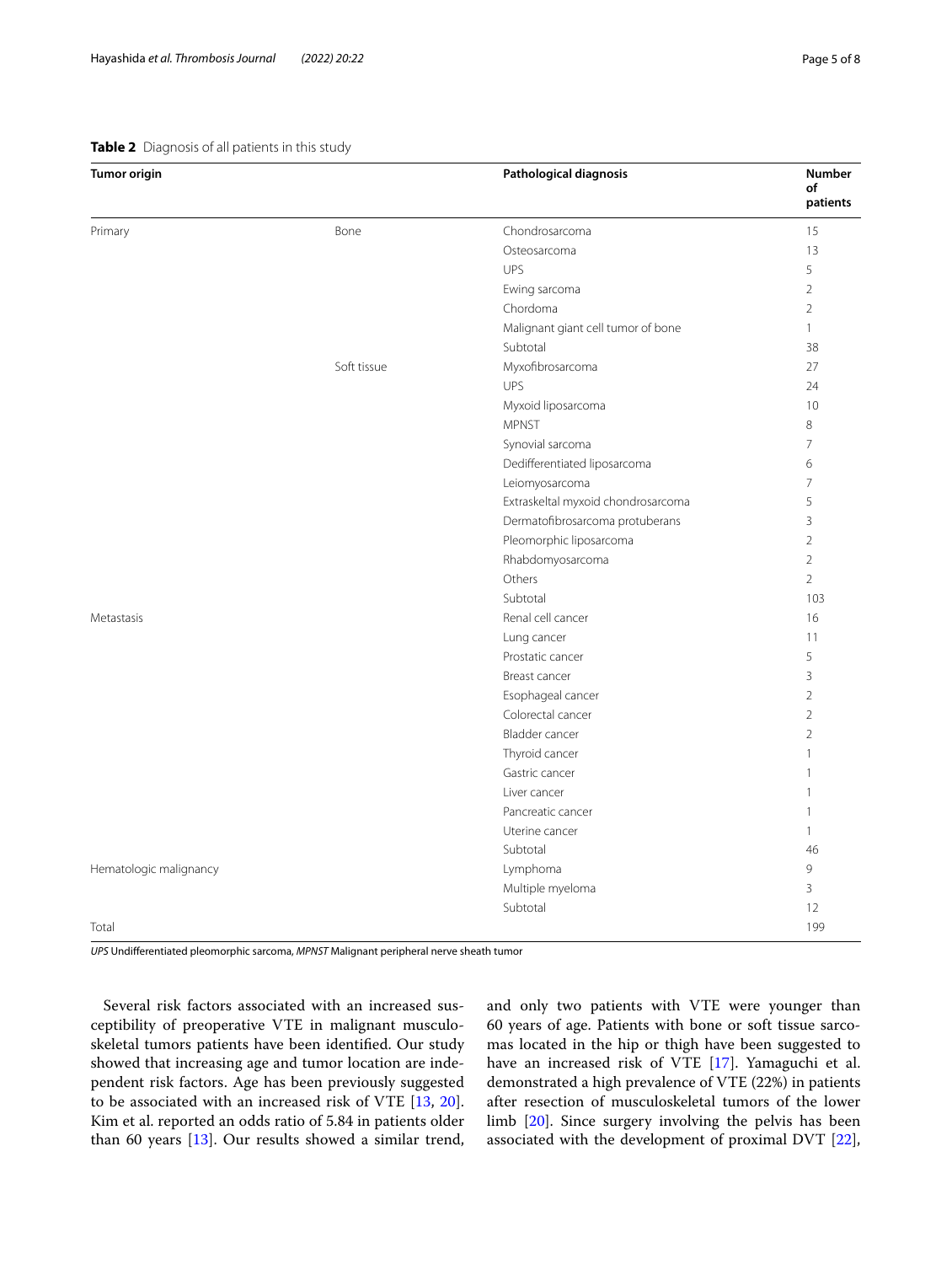| Age |            | Sex    | BMI (cm/kg) | Location        | Depth       | <b>Diagnosis</b>   | Pathological<br>fracture | <b>PS</b>      | $D$ -Dimer ( $\mu$ g/mL) | <b>Location of VTE</b> |  |
|-----|------------|--------|-------------|-----------------|-------------|--------------------|--------------------------|----------------|--------------------------|------------------------|--|
| 1   | 76<br>Male |        | 22.3        | Thigh           | Superficial | Myxofibrosarcoma   |                          | 0              | 1.05                     | <b>Distal</b>          |  |
| 2   | 66         | Male   | 18.7        | Femur           | Bone        | Lung cancer        |                          | $\overline{2}$ | 5.69                     | Distal                 |  |
| 3   | 66         | Male   | 29.1        | Thigh           | Superficial | <b>UPS</b>         |                          | $\Omega$       | 1.58                     | Distal                 |  |
| 4   | 86         | Female | 22.2        | Thigh           | Deep        | Leiomyosarcoma     |                          |                | 3.69                     | Proximal               |  |
| 5   | 79         | Male   | 29.2        | Lower leg       | Superficial | <b>UPS</b>         | $\overline{\phantom{a}}$ |                | 2.16                     | Distal                 |  |
| 6   | 77         | Female | 17.0        | Patella         | Bone        | Malignant lymphoma |                          | 2              | 2.33                     | PE, distal             |  |
| 7   | 58         | Male   | 19.8        | Femur           | Bone        | Lung cancer        | $^{+}$                   | 3              | 11.72                    | PE, distal             |  |
| 8   | 73         | Female | 16.4        | Femur           | Bone        | <b>UPS</b>         | $+$                      | 4              | 2.43                     | Distal                 |  |
| 9   | 64         | Female | 18.0        | Tibia           | Bone        | Uterine cancer     |                          |                | 4.65                     | Distal                 |  |
| 10  | 91         | Male   | 20.4        | Forearm         | Superficial | Myxofibrosarcoma   |                          |                | 2.32                     | Distal                 |  |
| 11  | 78         | Female | 20.2        | Pelvis          | Bone        | <b>UPS</b>         |                          |                | 4.23                     | Proximal               |  |
| 12  | 67         | Female | 17.9        | <b>Buttocks</b> | Deep        | <b>UPS</b>         |                          |                | 2.71                     | Distal                 |  |
| 13  | 76         | Female | 25.0        | Lower leg       | Deep        | Leiomyosarcoma     |                          |                | 1.21                     | Distal                 |  |
| 14  | 19         | Male   | 22.2        | Tibia           | Bone        | Osteosarcoma       |                          |                | 1.53                     | Distal                 |  |
| 15  | 91         | Female | 20.4        | Elbow           | Deep        | Myxofibrosarcoma   |                          |                | 2.49                     | Distal                 |  |
| 16  | 60         | Female | 23.2        | Femur           | Bone        | Breast cancer      | $+$                      | 4              | 9.28                     | Distal                 |  |
| 17  | 75         | Male   | 24.5        | Pelvis          | Bone        | Malignant lymphoma | $\overline{\phantom{a}}$ |                | 1.76                     | Distal                 |  |
| 18  | 85         | Male   | 15.4        | Sacrum          | Bone        | Lung cancer        |                          |                | 2.85                     | Distal                 |  |
| 19  | 79         | Male   | 24.8        | Lower leg       | Deep        | Myxofibrosarcoma   |                          |                | 1.91                     | Proximal               |  |

<span id="page-5-0"></span>**Table 3** Characteristic of patients with venous thromboembolism

*BMI* Body mass index, *PS* Performance status, *VTE* Venous thromboembolism, *UPS* Undiferentiated pleomorphic sarcoma

patients with tumors in the lower limbs are suggested to be at an increased risk of VTE occurrence. In this study, 17 of 19 VTE patients had tumors in the lower limbs (89.5%), and the two VTE patients with tumors in the upper extremities were both older than 90 years of age.

Whilst the level of D-dimer showed an association with preoperative VTE in the univariate analysis, this was not confirmed in the multivariate analysis. This was likely due to the infuence of increased age on D-dimer levels, as they need to be corrected by age, and the value of this fbrin degradation product itself should be evaluated carefully [\[5](#page-6-3), [7\]](#page-6-4). In addition, the D-dimer cutof value in cancer patients was reported to be higher than that commonly used in clinical practice  $[28]$  $[28]$ . The cutoff value of D-dimer for the diagnosis of VTE was found to be 1.53  $\mu$ g/mL in the present study, which was almost the same as that used for other cancer types  $[29, 30]$  $[29, 30]$  $[29, 30]$  $[29, 30]$ . The appropriate consideration of D-dimer limits the overuse and added cost of ultrasonography without a negative impact [\[31](#page-7-6)]. If D-dimer exceeds a level of 1.53  $\mu$ g/mL, additional assessment of VTE by lower extremity ultrasonography and contrast-enhanced CT should be performed. In particular, patients older than 60 years and with tumor location in the lower limbs are a high-risk group and should be considered for imaging evaluation such as ultrasonography regardless of D-dimer levels.

 Our study has several limitations. First, it was retrospective in nature and had a relatively small sample size. Some predictive variables may not have had suffcient statistical power; therefore, some important variables may have been ignored. Second, patients with metastases and hematologic malignancies were included. Regarding the evaluation of VTE risk in bone and soft tissue sarcoma patients, these malignancies should be evaluated in separate categories with sufficient sample sizes. Finally, lower extremity ultrasonography and contrast-enhanced CT for VTE evaluation were not unifed.

## **Conclusions**

Our study indicated that age and tumor location in the lower limbs were independent risk factors for preoperative VTE in malignant musculoskeletal tumors patients. D-dimer levels were not identifed as independent risk factors in the multivariate analysis because it is afected by a wide variety of conditions, including malignancy and aging. D-dimer is useful for exclusion diagnosis because of its high sensitivity, but patients older than 60 years and with tumor location in the lower limbs are a high-risk group and should be considered for imaging evaluation such as ultrasonography regardless of D-dimer levels.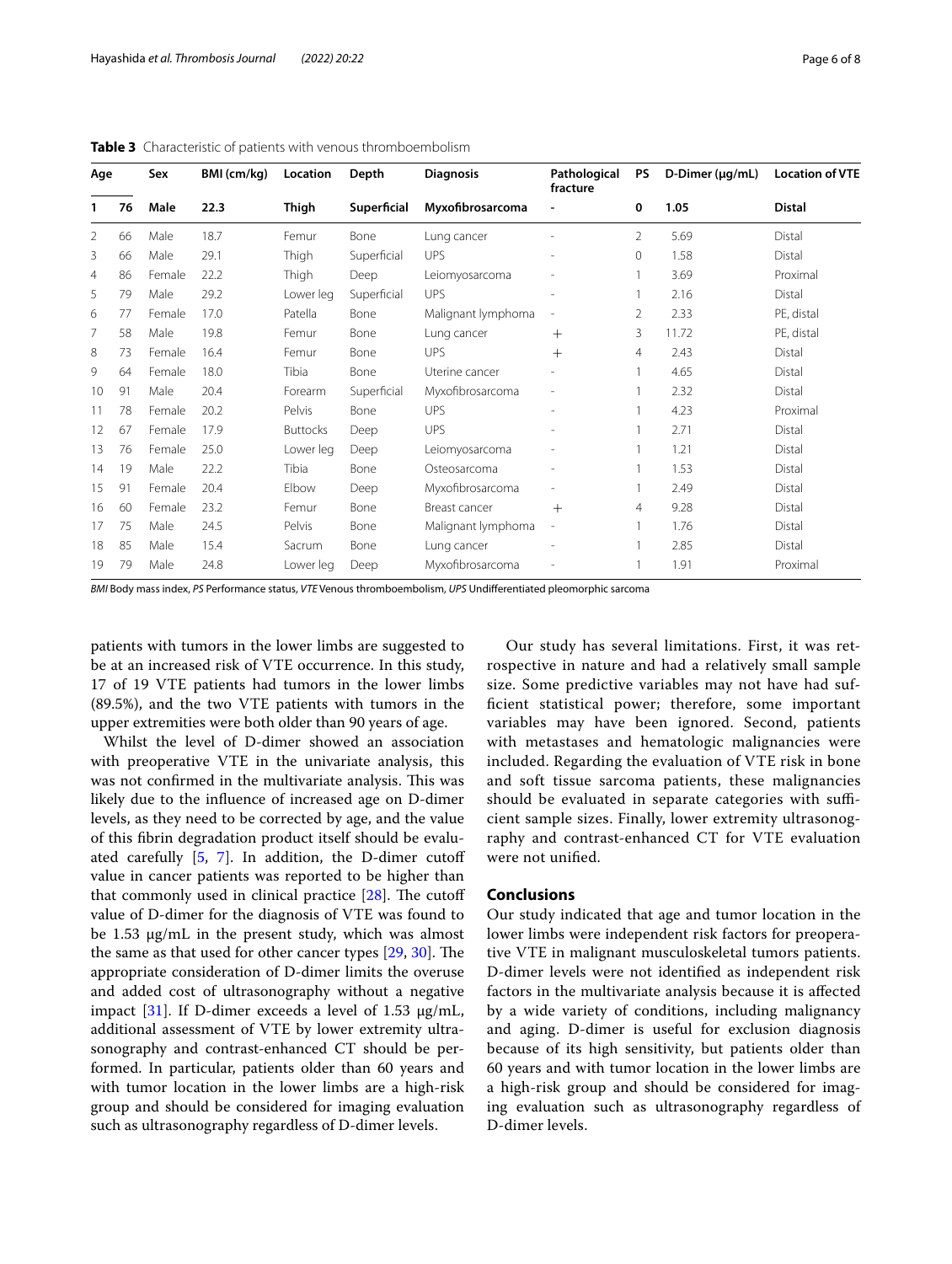CT: Computed tomography; DOAC: Direct oral anticoagulant; DVT: Deep vein thrombosis; PE: Pulmonary embolism; ROC: Receiver operating characteristic; VTE: Venous thromboembolism.

## **Supplementary Information**

The online version contains supplementary material available at [https://doi.](https://doi.org/10.1186/s12959-022-00382-2) [org/10.1186/s12959-022-00382-2](https://doi.org/10.1186/s12959-022-00382-2).

**Additional fle 1**.

#### **Acknowledgements**

Not applicable.

#### **Authors' contributions**

K.H. was a major contributor in writing the manuscript. Y.K. have made design of the work. K.S. analyzed the patient data. S.F. interpreted the patient data and prepared Table [1](#page-3-0) and [2](#page-4-0). I.K. was a major contributor in pathological assessment. H.C. and M.T. have made substantial contributions to the conception. Y.I. have approved the submitted version. All authors read and approved the fnal manuscript.

#### **Funding**

The authors declare that they have no funding.

#### **Availability of data and materials**

Data sharing is not applicable to this article as no datasets were generated or analysed during the current study.

#### **Declarations**

#### **Ethics approval and consent to participate**

This research has been approved by the IRB of the Yokohama City University Hospital. The approval number is B200600056. All methods were carried out in accordance with relevant guidelines and regulations. Informed consent was obtained from all participants or, if participants are under 16, from a parent and/or legal guardian.

#### **Consent for publication**

Consent for publication was obtained from all participants or, if participants are under 16, from a parent and/or legal guardian.

#### **Competing interests**

The authors declare that they have no competing interests.

#### **Author details**

<sup>1</sup> Department of Orthopaedic Surgery, Yokohama City University, 3-9 Fukuura, Kanazawa-ku, Yokohama 236-0004, Japan. <sup>2</sup> Department of Molecular Pathology, Yokohama City University, Yokohama, Japan.

#### Received: 19 November 2021 Accepted: 17 April 2022 Published online: 26 April 2022

#### **References**

- <span id="page-6-0"></span>1. Stein PD, Beemath A, Meyers FA, Skaf E, Sanchez J, Olson RE. Incidence of venous thromboembolism in patients hospitalized with cancer. Am J Med. 2006;119(1):60–8.
- 2. Heit JA, Silverstein MD, Mohr DN, Petterson TM, O'Fallon WM, Melton LJ 3rd. Risk factors for deep vein thrombosis and pulmonary embolism: a population-based case-control study. Arch Intern Med. 2000;160(6):809–15.
- <span id="page-6-1"></span>3. Blom JW, Doggen CJM, Osanto S, Rosendaal FR. Malignancies, Prothrombotic Mutations, and the Risk of Venous Thrombosis. JAMA. 2005;293(6):715–22.
- <span id="page-6-2"></span>4. Donnellan E, Khorana AA. Cancer and venous thromboembolic disease: a review. Oncologist. 2017;22(2):199–207.
- <span id="page-6-3"></span>5. Righini M, Perrier A, Moerloose PD, Bounameaux H. D-Dimer for venous thromboembolism diagnosis: 20 years later. J Thromb Haemost. 2008;6(7):1059–71.
- 6. Nisio MD, Squizzato A, Rutjes AWS, Büller HR, Zwinderman PMM Bossuyt. Diagnostic accuracy of D-dimer test for exclusion of venous thromboembolism: a systematic review. J Thromb Haemost. 2007;5(2):296–304.
- <span id="page-6-4"></span>Nybo M, Hvas AM. Age-adjusted D-dimer cut-off in the diagnostic strategy for deep vein thrombosis: a systematic review. Scand J Clin Lab Invest. 2017;77(8):568–73.
- <span id="page-6-5"></span>8. Kearon C, Akl EA, Comerota AJ, Prandoni P, Bounameaux H, Goldhaber SZ, et al. Antithrombotic therapy for VTE disease: antithrombotic therapy and prevention of thrombosis, 9th ed: American college of chest physicians evidence-based clinical practice guidelines. Chest. 2012;141(2 Suppl):e419S-e496S.
- 9. Bernardi E, Camporese G, Büller HR, Siragusa S, Imberti D, Berchio A, et al. Serial 2-point ultrasonography plus D-dimer vs whole-leg colorcoded Doppler ultrasonography for diagnosing suspected symptomatic deep vein thrombosis: a randomized controlled trial. JAMA. 2008;300(14):1653–9.
- <span id="page-6-6"></span>10 Duwe KM, Shiau M, Budorick NE, Austin JH, Berkmen YM. Evaluation of the lower extremity veins in patients with suspected pulmonary embolism: a retrospective comparison of helical CT venography and sonography. 2000 ARRS Executive Council Award I. American Roentgen Ray Society. AJR Am J Roentgenol. 2000;175(6):1525–31.
- <span id="page-6-7"></span>11. Wells PS, Anderson DR, Rodger M, Ginsberg JS, Kearon C, Gent M, et al. Derivation of a simple clinical model to categorize patients' probability of pulmonary embolism: increasing the model's utility with the SimpliRED D-dimer. Thromb Haemost. 2000;83(3):416–20.
- <span id="page-6-8"></span>12. van Belle A, Büller HR, Huisman MV, Huisman PM, Kaasjager K, Kamphuisen PW, et al. Efectiveness of managing suspected pulmonary embolism using an algorithm combining clinical probability, D-dimer testing, and computed tomography. JAMA. 2006;295(2):172–9.
- <span id="page-6-9"></span>13. Kim SM, Park JM, Shin SH, Seo SW. Risk factors for post-operative venous thromboembolism in patients with a malignancy of the lower limb. Bone Joint J. 2013;95-B(4):558–62.
- 14. Morii T, Mochizuki K, Tajima T, Aoyagi T, Satomi K. Venous thromboembolism in the management of patients with musculoskeletal tumor. J Orthop Sci. 2010;15(6):810–5.
- <span id="page-6-14"></span>15. Damron TA, Wardak Z, Glodny B, Grant W. Risk of venous thromboembolism in bone and soft-tissue sarcoma patients undergoing surgical intervention: a report from prior to the initiation of SCIP measures. J Surg Oncol. 2011;103(7):643–7.
- 16. Kaiser CL, Freehan MK, Driscoll DA, Schwab JH, Bernstein KDA, Lozano-Calderon SA. Predictors of venous thromboembolism in patients with primary sarcoma of bone. Surg Oncol. 2017;26(4):506–10.
- <span id="page-6-11"></span>17. Mitchell SY, Lingard EA, Kesteven P, McCaskie AW, Gerrand CH. Venous thromboembolism in patients with primary bone or soft-tissue sarcomas. J Bone Joint Surg Am. 2007;89(11):2433–9.
- <span id="page-6-15"></span>18. Singh VA, Yong LM, Vijayananthan A. Is DVT prophylaxis necessary after oncology lower limb surgery? A pilot study. Springerplus. 2016;5(1):943.
- 19. Tuy B, Bhate C, Beebe K, Patterson F, Benevenia J. IVC flters may prevent fatal pulmonary embolism in musculoskeletal tumor surgery. Clin Orthop Relat Res. 2009;467(1):239–45.
- <span id="page-6-12"></span>20. Yamaguchi T, Matsumine A, Niimi R, Nakamura T, Asanuma K, Hasegawa M, et al. Deep-vein thrombosis after resection of musculoskeletal tumours of the lower limb. Bone Joint J. 2013;95-B(9):1280–4.
- <span id="page-6-10"></span>21. Li M, Guo Q, Hu W. Incidence, risk factors, and outcomes of venous thromboembolism after oncologic surgery: a systematic review and meta-analysis. Thromb Res. 2019;173:48–56.
- <span id="page-6-16"></span>22. Nathan SS, Simmons KA, Lin PP, Hann LE, Morris CD, Athanasian EA, et al. Proximal deep vein thrombosis after hip replacement for oncologic indications. J Bone Joint Surg Am. 2006;88(5):1066–70.
- <span id="page-6-13"></span>23. Ogura K, Yasunaga H, Horiguchi H, Ohe K, Kawano H. Incidence and risk factors for pulmonary embolism after primary musculoskeletal tumor surgery. Clin Orthop Relat Res. 2013;471(10):3310–6.
- <span id="page-6-17"></span>24. Galanaud JP, Sevestre MA, Pernod G, Genty C, Richelet S, Kahn SR, et al. Long-term outcomes of cancer-related isolated distal deep vein thrombosis: the OPTIMEV study. J Thromb Haemost. 2017;15(5):907–16.